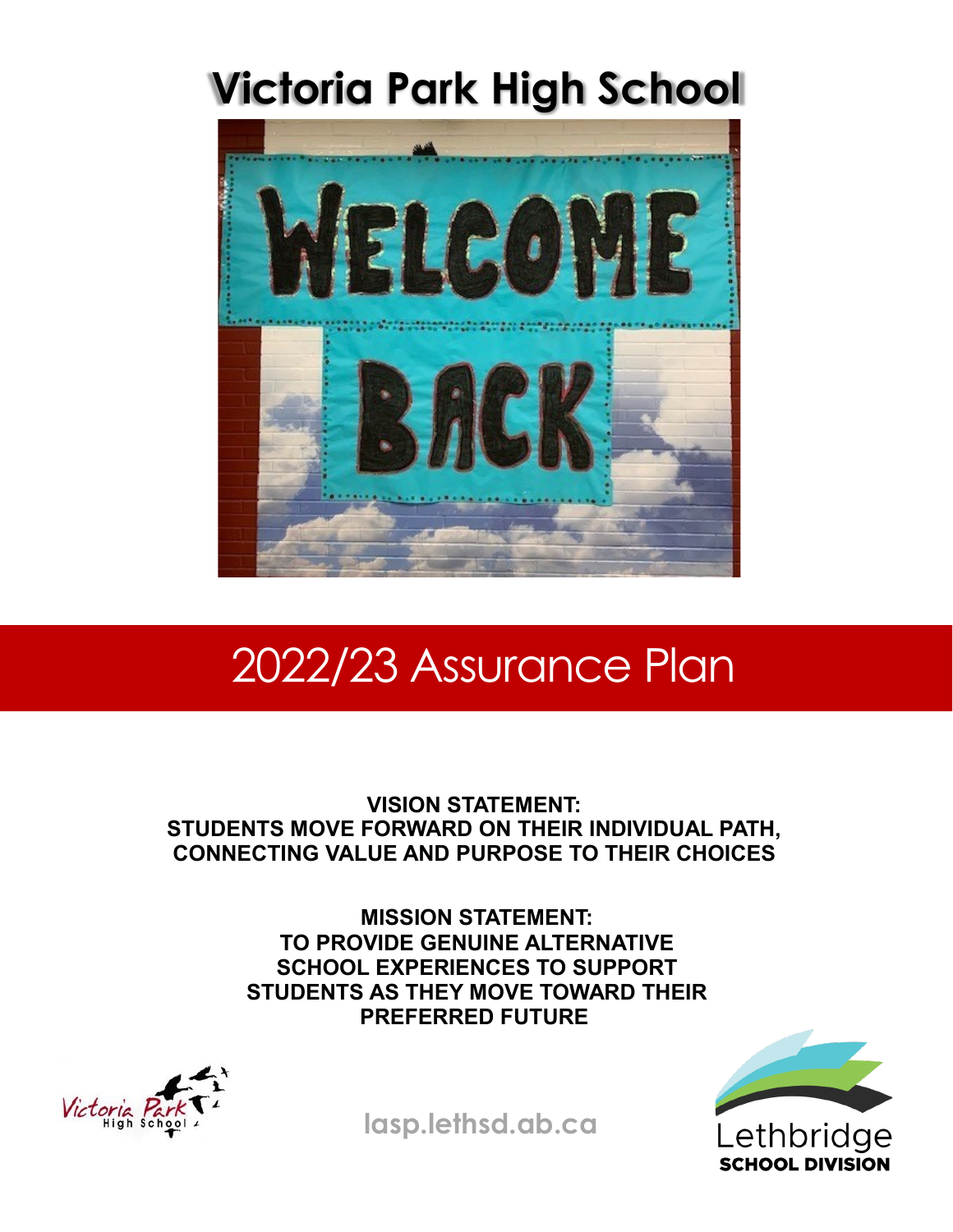# **ASSURANCE PLANNING**

**Assurance Planning is a balanced approach to accountability with the goal of continual improvement and enhanced public assurance.** 

**Lethbridge School Division still has three priorities: Achievement, Inclusion, Innovation**

**The three priorities are threaded through the provincial Assurance Domains.** 



# **SCHOOL CONTEXT**

- There are 300+ students enrolled solely in Victoria Park High School in grades 10-12, 150 students shared/blended with other schools
- We offer flexible in-person and Distributed Learning (DL) programming
- VPHS and Lethbridge Alterative Schools and Programs (off site programs) are combined under one umbrella:
	- CAMP Chinook Regional Hospital Child and Adolescent Mental Health Program
		- Stafford Ridge Lethbridge Youth Treatment Centre offering treatment to youth whose lives have been negatively impacted by substance use and gambling
		- Pitawani Youth Treatment Centre for youth in treatment and at risk to self and/or others and who are often at risk of harm in/to their environmental and familial contexts
	- Harbour House women and children shelter school
	- DLA therapeutic school for youth struggling with significant challenges to mental health ie: anxiety and depression
	- Pathways program for students challenged by atypical neuro-developmental impacts, most commonly those who demonstrate the severe symptoms of in-utero alcohol and drug exposure
	- COS and Grade 9 Alternate students challenged with engagement in traditional school settings (grades 6-9)
	- Stepping Away program for youth to gain a half year experience in trades such as welding, small engine repair, construction and culinary, combined with a focus on positive mental health development
	- You and Your Child: Young Mom's Program for pregnant and parenting teens (and burgeoning Young Dad's Program)
	- Summer School supporting students throughout Southern Alberta
- We fall under the definition and mandate of an Outreach School according to Alberta Education

**Strengths:** our people, our collective and individualized program design, trauma informed practice, supports in place for youth mental health, substance challenges, food access and housing supports, learning opportunities through experiential classes, individual learning plans/strategies

**Challenges:** substance use, disengagement/attendance, poverty, behaviours, mental health challenges, physical classroom space and growing student population, aging building, inadequate washroom facilities, meeting the needs of our indigenous youth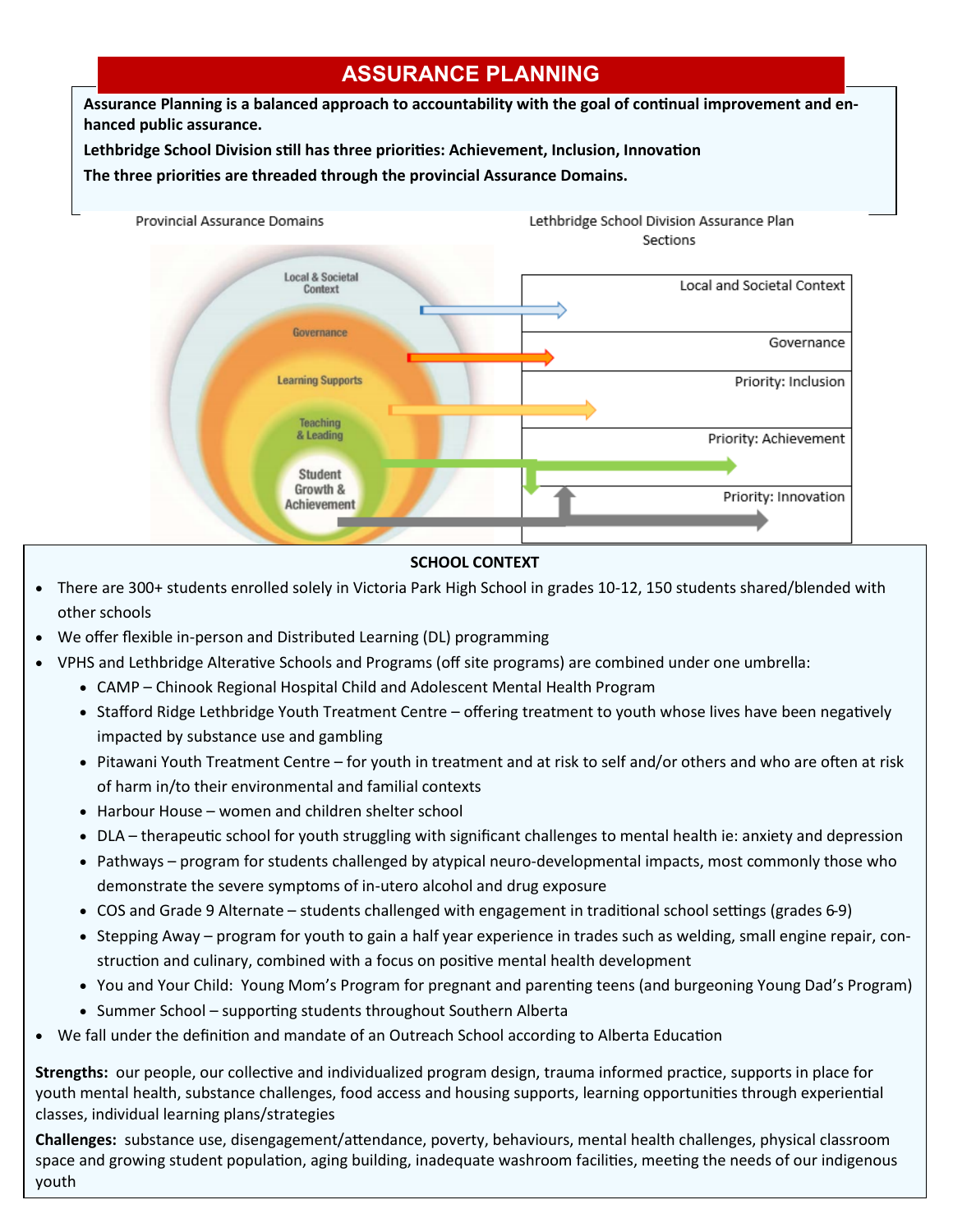**PROVINCIALGOALS** - Alberta's students are successful. - First Nations, Métis and Inuit students in Alberta are successful.

**Achievement Innovation**

### **Domain: Student Growth and Achievement**

#### **OUTCOMES:**

- 1. Students achieve prescribed provincial learning outcomes, demonstrating strengths in literacy and numeracy.
- 2. Students apply knowledge, understanding and skills in real life contexts and situations.
- 3. Students advance reconciliation by acquiring and applying foundational knowledge of Indigenous experiences. The school applies the resources needed to support Indigenous student achievement.
- 4. Students are active, healthy and well.
- 5. Students demonstrate understanding and respect for the uniqueness of all learners.
- 6. Students use ongoing assessment feedback to reflect continuously on their progress and set new learning goals.

# Performance Measures

Students achieve student learning outcomes and demonstrate proficiency in literacy and numeracy (local and provincial assessment) Accountability pillar outcomes relative to achievement of all students and growth in Indigenous outcomes

Provincial Assurance Survey measure of citizenship

Provincial Assurance Survey measure of engagement

High School Completion

| Goal                                                                                                                                                                    | <b>Study/Resources</b>                                                                                                                                                                                                                                                          | <b>Strategies</b>                                                                                                                                                                                                                                                                                                                                                                      | <b>Measures</b>                                                                                                                                                                                                                                                                                          |
|-------------------------------------------------------------------------------------------------------------------------------------------------------------------------|---------------------------------------------------------------------------------------------------------------------------------------------------------------------------------------------------------------------------------------------------------------------------------|----------------------------------------------------------------------------------------------------------------------------------------------------------------------------------------------------------------------------------------------------------------------------------------------------------------------------------------------------------------------------------------|----------------------------------------------------------------------------------------------------------------------------------------------------------------------------------------------------------------------------------------------------------------------------------------------------------|
| Students achieve provin-<br>cial learning outcomes to<br>work toward the comple-<br>tion of academic program-<br>ming in an effort to pursue<br>their preferred future. | • K-12 Curriculum and Programs<br>of Study<br>• Outreach Programs Handbook<br>Measuring What Matters: a new<br>way of thinking about skills<br>• Perceptions and Pressures: Le-<br>gitimacy in Outreach Schools                                                                 | • Development and offering of<br>programming choices including :<br>• In-class learning opportu-<br>nities<br>• Distributed Learning<br>• Summer School<br>• Academic experiences<br>within a context external<br>to the classroom<br>• Flex Friday supports<br>Individual Student Intake Pro-<br>cess<br>• Reflection and redevelopment<br>of methods of alternative in-<br>struction | • High school graduation<br>rates<br>• Course completion rates<br>• Participation in graduation<br>celebrations<br>• Number of returning stu-<br>dents<br>• Number of students suc-<br>cessfully transitioning to the<br>world of career and work<br>• Positive change in student<br>academic engagement |
| Students apply<br>knowledge, understanding<br>and skills in real life con-<br>texts and situations.                                                                     | • K-12 Curriculum and Programs<br>of Study<br>• Outreach Programs Handbook<br>Measuring What Matters: a new<br>way of thinking about skills<br>• Creating Cultures of Thinking<br><b>Creating Thinking Classrooms</b>                                                           | • Individual Student Intake Pro-<br>cess<br>• Stepping Away Program<br>• Work Experience/RAP Programs<br>• Volunteerism Course<br>• You and Your Child Program<br>• Wellness and Healthy Relation-<br>ships Course<br>• Catering Course<br>Nature Quest Course<br><b>Canoe Camping Course</b><br>• Driver Experience Program                                                           | • Trend in employment and<br>work experience opportuni-<br>ties<br>• Participation in volunteer<br>opportunities<br>• Participation in You and<br>Your Child Program<br>• Participation in experiential<br>programming<br>• # of hours in driving<br># of completed licences                             |
| Students advance recon-<br>ciliation by acquiring and<br>applying foundational<br>knowledge of Indigenous<br>experiences.                                               | • Indigenous Staff and community<br>members<br>• Staff who have invested in Black-<br>foot ways of knowing and incor-<br>porate this learning into their<br>teaching<br>Indigenous Education Profes-<br>sional Learning Series<br>Indigenous/Nature Education<br>Assurance Plan | • Staff professional learning and<br>connecting learning to the land<br>• Student exploration of Blackfoot<br>ways of knowing through land<br>and language<br>• Aboriginal Studies 10 offered in<br>combination with Social Studies<br>10<br>• Nature Quest Course                                                                                                                     | • Increased visual representa-<br>tion of cultural meaning<br>throughout the school<br>• Purposeful implementation<br>of Blackfoot ways of know-<br>ing in classroom activities<br>• Participation in smudging<br>and other cultural opportu-<br>nities                                                  |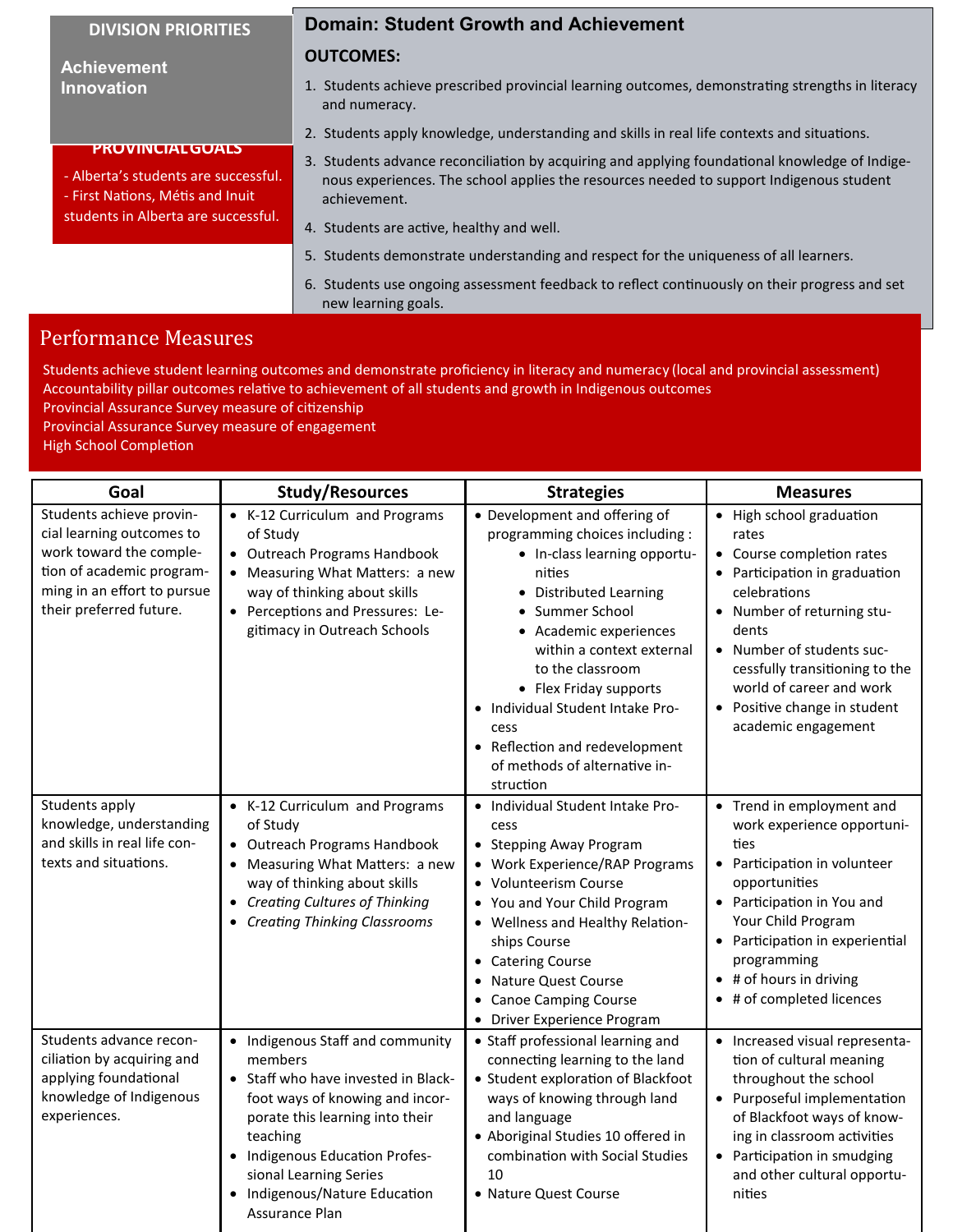# **Domain: Student Growth and Achievement**

**OUTCOMES:** 

**Achievement Innovation**

# **CONTINUED...**

#### **PROVINCIALGOALS**

- Alberta's students are successful.

- First Nations, Métis and Inuit

# Performance Measures

Students achieve student learning outcomes and demonstrate proficiency in literacy and numeracy (local and provincial assessment) Accountability pillar outcomes relative to achievement of all students and growth in Indigenous outcomes Provincial Assurance Survey measure of citizenship

Provincial Assurance Survey measure of engagement

High School Completion

| Goal                                                                                                                      | <b>Study/Resources</b>                                                                                                                                                                                                                                                                                                                                           | <b>Strategies</b>                                                                                                                                                                                                                                                                                                                                                                                                                                                                                                                                                                                                                                | <b>Measures</b>                                                                                                                                                                                                                                                                                                                                                                                                                                                                             |
|---------------------------------------------------------------------------------------------------------------------------|------------------------------------------------------------------------------------------------------------------------------------------------------------------------------------------------------------------------------------------------------------------------------------------------------------------------------------------------------------------|--------------------------------------------------------------------------------------------------------------------------------------------------------------------------------------------------------------------------------------------------------------------------------------------------------------------------------------------------------------------------------------------------------------------------------------------------------------------------------------------------------------------------------------------------------------------------------------------------------------------------------------------------|---------------------------------------------------------------------------------------------------------------------------------------------------------------------------------------------------------------------------------------------------------------------------------------------------------------------------------------------------------------------------------------------------------------------------------------------------------------------------------------------|
| Students are active, healthy and<br>well.                                                                                 | • Measuring What Matters: a<br>new way of thinking about<br>skills<br>• Wellness Team Members<br>• Addictions Counselling staff<br>member<br>• University of Lethbridge<br>Mindfulness Partnership<br>Program<br>· 7 Positive Childhood Experi-<br>ences that Shape Adult<br><b>Health and Resiliency</b><br>• Weekly SSS Meetings<br>(Student Support Services) | Intentional inquiry process<br>$\bullet$<br>University of Lethbridge<br>$\bullet$<br>Mindfulness partnership<br>Active Lifestyles class<br>$\bullet$<br>Canoe/Camping class<br>٠<br><b>Nutrition and Wellness</b><br>class<br>Nature, Wellness and<br>Healthy Relationships class<br>Nature Quest class<br><b>Volunteerism Class</b><br>Food's Class<br>Young Mom's Program<br>Young Dad's Program<br><b>Healthy Snacks and Break-</b><br>fast Program (via dona-<br>tions)<br>Lunch Program<br>$\bullet$<br><b>Weekly SSS Meetings</b><br>(Student Support Services)<br>Admin/Counselling<br>meetings<br>• Individual Student Intake<br>Process | • Attendance improves<br>Disengagement decreases<br>In-school self-regulation<br>Academic success will im-<br>prove<br>Improved graduation rates<br>Decreased participation in<br>unhealthy behaviours inside<br>and outside of school hours<br>Decreased substance use<br>Staff observation<br>Kids will be more connected<br>to passion and purpose<br>• Graduating students are<br>more connected to a plan<br>and are more prepared to<br>become productive adults<br>Our School Survey |
| Students demonstrate under-<br>standing and respect for the<br>uniqueness of all learners<br>Students use ongoing assess- | • The Entire Staff<br>• Wellness Team Members<br>• Stepping Stones<br>• K-12 Curriculum and Pro-<br>grams of Study<br>· Outreach Programs Hand-<br>book<br>• Shelley Moore<br>• Teaching to Diversity<br>· #All In-18 Ways to Create<br><b>Inclusive Virtual Classrooms</b><br>• Start Here, Start Now<br>• K-12 Curriculum and Pro-                             | $\bullet$ ISPs<br>• Behaviour Support Plans<br>• Success In Schools Plans<br>GSA<br>$\bullet$<br>Interact<br>• Anti Racist and Anti Oppres-<br>sive initiative<br>• Valuing different perspec-<br>tives<br>• Seeking individual feedback<br>from students, families and<br>community<br>• Student voice within the<br>school setting<br>• In person class endeavours                                                                                                                                                                                                                                                                             | • Sense of personal identity<br>Student interactions in<br>٠<br>classroom discussions, hall-<br>ways and outside of the<br>school will improve<br>Students will report that<br>$\bullet$<br>they feel safe and support-<br>ed at school<br>• Our School Survey<br>• Phone homes through advi-                                                                                                                                                                                               |
| ment feedback to reflect contin-<br>uously on their progress and set<br>new learning goals.                               | grams of Study<br>· Outreach Programs Hand-<br>book<br>• OSIMs                                                                                                                                                                                                                                                                                                   | • DL delivery<br>• Power School Parent and<br><b>Student Portal</b><br>• Advisor Meetings<br>• Summative and formative<br>activities in classes<br>• Individual Student Intake<br>Process                                                                                                                                                                                                                                                                                                                                                                                                                                                        | sor<br>• Report cards and reporting<br>process through advisor<br>• Educational Assistants in<br>classrooms<br>• Formative feedback                                                                                                                                                                                                                                                                                                                                                         |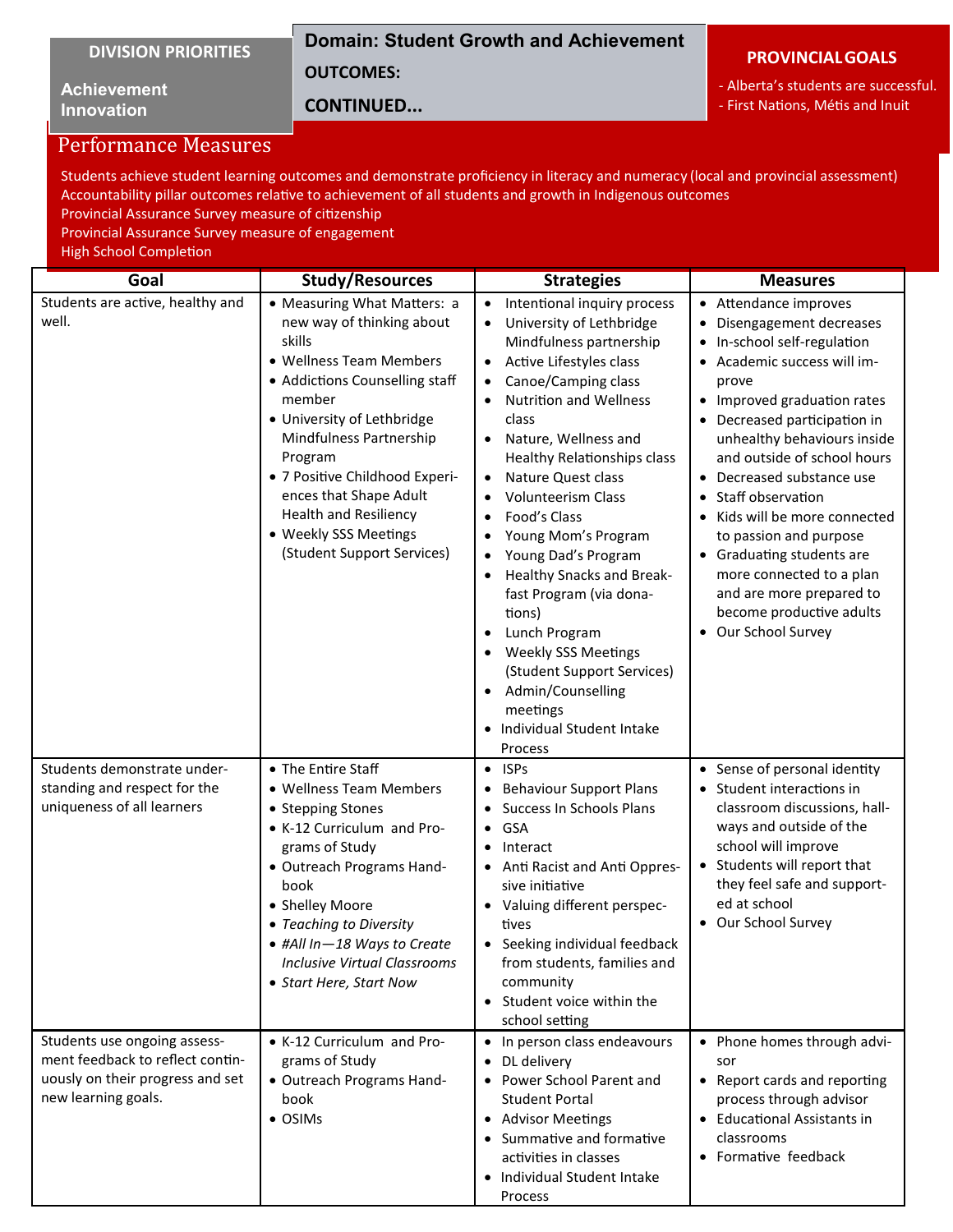#### **Inclusion**

#### **PROVINCIALGOALS**

- Alberta's students are successful.

**Domain: Learning Supports**

#### OUTCOMES:

- 1. Learning environments are welcoming, caring, respectful and safe.
- 2. Learning environments are adapted to meet learner needs.
- 3. There is a shared understanding of an inclusive school.
- 4. Students and families work in collaboration with the school to support learning.
- 5. Schools access services when possible to enhance conditions required for optimal learning.

students in Alberta are successful.

# Performance Measures

Provincial Assurance Survey measure of safe and caring schools. Provincial survey measure of student inclusion.

Provincial survey measure of access to supports and services

| Goal                                                                     | <b>Study/Resources</b><br>$\bullet$                                                                                                                                                                                                                                                                                                                                                                                                                | <b>Strategies</b>                                                                                                                                                                                                                                                                                                                                                                                                                                                                                                                                                                                                                                           | <b>Measures</b>                                                                                                                                                                                                                                                                                                                                                                                                                                                                                                                                                                    |
|--------------------------------------------------------------------------|----------------------------------------------------------------------------------------------------------------------------------------------------------------------------------------------------------------------------------------------------------------------------------------------------------------------------------------------------------------------------------------------------------------------------------------------------|-------------------------------------------------------------------------------------------------------------------------------------------------------------------------------------------------------------------------------------------------------------------------------------------------------------------------------------------------------------------------------------------------------------------------------------------------------------------------------------------------------------------------------------------------------------------------------------------------------------------------------------------------------------|------------------------------------------------------------------------------------------------------------------------------------------------------------------------------------------------------------------------------------------------------------------------------------------------------------------------------------------------------------------------------------------------------------------------------------------------------------------------------------------------------------------------------------------------------------------------------------|
| Learning environments are<br>welcoming, caring, re-<br>spectful and safe | • Start Here, Start Now<br>• Measuring What Matters: a<br>new way of thinking about<br>skills<br>• Wellness Team members<br>• Addictions Counselling staff<br>member<br>• Youth Engagement Officer<br>• 7 Positive Childhood Experi-<br>ences that Shape Adult Health<br>and Resiliency<br>• Weekly SSS Meetings (Student<br>Support Services)<br>• Kids These Days<br>• The Bully, the Bullied and the<br><b>Bystander</b><br>• Kids are Worth It | · Developing positive relation-<br>ships with ALL students<br>· Individual advisor program<br>• Wellness Team connections<br>· Individual Intake Procedure<br>and continuous support check<br>ins<br>• Modelling<br>• Creation of Student Safety<br>Code of Conduct<br>• Food provision and health<br>care/awareness<br>• Working from an ethic rooted<br>in deep care<br>• Supported and facilitated in-<br>teractions between youth and<br>with adults<br>· Positive continuous interac-<br>tions with Youth Engagement<br>Officer and other members of<br>the police force<br>$\bullet$ GSA<br>• Supported transitions to and<br>from treatment programs | • Attendance improves<br>Disengagement decreases<br>In-school self-regulation<br>$\bullet$<br>Academic success will im-<br>prove<br>• Improved graduation rates<br>• Decreased participation in<br>unhealthy behaviours in-<br>side and outside of school<br>hours<br>Decreased substance use<br>Staff observation<br>Kids will be more connect-<br>ed to passion and purpose<br>• Graduating students are<br>more connected to a plan<br>and are more prepared to<br>become productive adults<br>Our School Survey<br>Student reporting<br>Parent/guardian/caregiver<br>reporting |
| Learning environments are<br>adapted to meet learner<br>needs            | • K-12 Curriculum and Pro-<br>grams of Study<br>• Outreach Programs Handbook<br>• Shelley Moore<br>• Teaching to Diversity (UDL)<br>• Measuring What Matters: a<br>new way of thinking about<br>skills<br>• Perceptions and Pressures:<br>Legitimacy in Outreach<br>Schools<br>Trauma Proofing Your Kids<br>• Kids are Worth It                                                                                                                    | <b>UDL</b> strategies<br>$\bullet$<br>Individual program planning<br>strategies<br>Unique student need re-<br>$\bullet$<br>sponse design<br>Self determination and au-<br>tonomy in program design<br>Adjusted timelines for course<br>completion<br>Credit recovery programming                                                                                                                                                                                                                                                                                                                                                                            | Individually designed<br>$\bullet$<br>school pathways lead to<br>success in post secondary<br>and the world of work<br>• Student success is achieved<br>in spite of personal and<br>systemic barriers<br>• Student engagement<br>• Attendance improves<br>Student behaviour im-<br>proves                                                                                                                                                                                                                                                                                          |

- First Nations, Métis and Inuit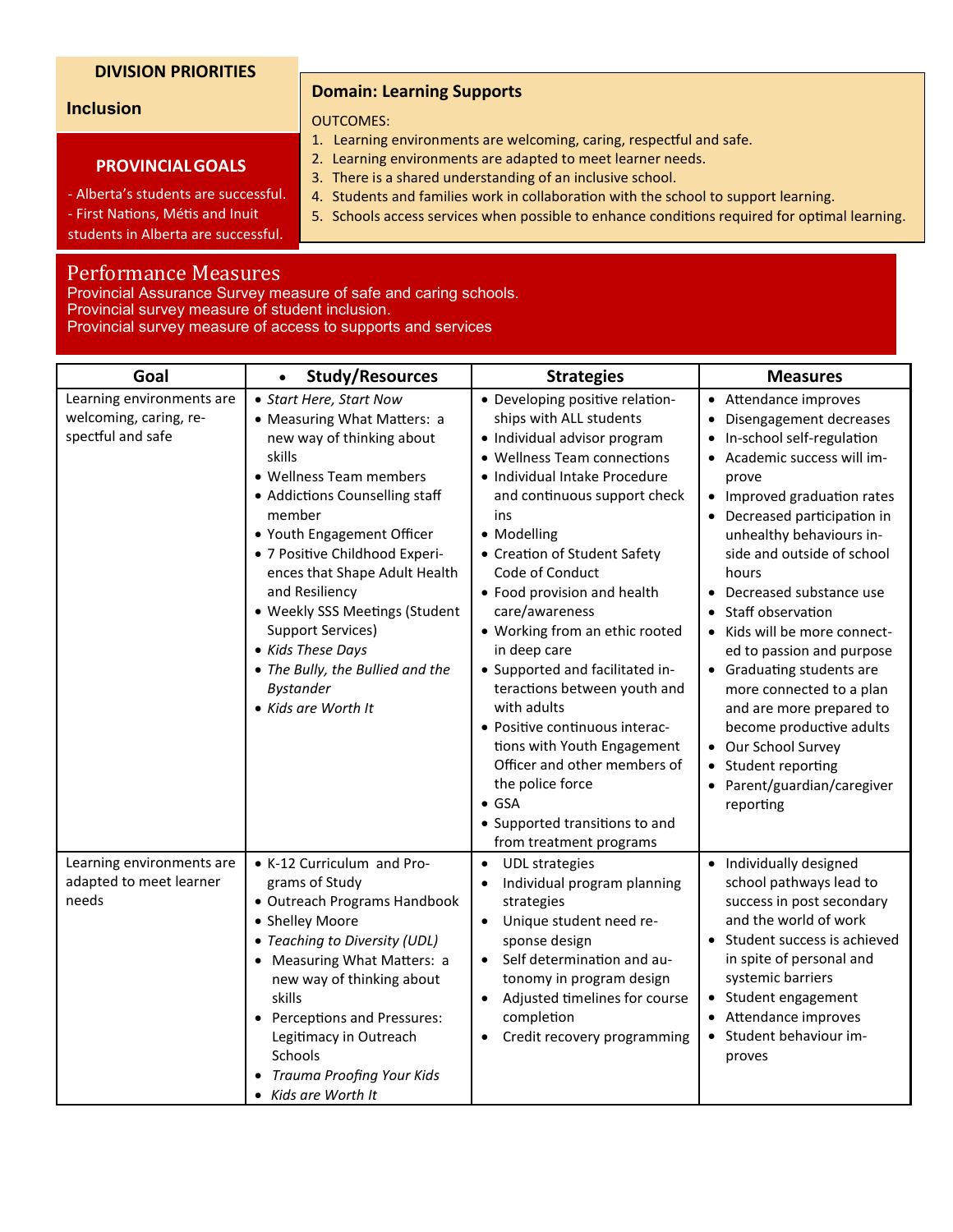#### **Inclusion**

#### **PROVINCIALGOALS**

- Alberta's students are successful. - First Nations, Métis and Inuit

**Domain: Learning Supports CONTINUED**

#### OUTCOMES:

- 1. Learning environments are welcoming, caring, respectful and safe.
- 2. Learning environments are adapted to meet learner needs.
- 3. There is a shared understanding of an inclusive school.
- 4. Students and families work in collaboration with the school to support learning.
- 5. Schools access services when possible to enhance conditions required for optimal learning.

students in Alberta are successful.

# Performance Measures

Provincial Assurance Survey measure of safe and caring schools. Provincial survey measure of student inclusion.

| Provincial survey measure of access to supports and services. |  |  |  |
|---------------------------------------------------------------|--|--|--|
|---------------------------------------------------------------|--|--|--|

| Goal                                                                                                                                       | <b>Study/Resources</b><br>$\bullet$                                                                                                                                                                                                                                                                                                                                                                                                                                                                                      | <b>Strategies</b>                                                                                                                                                                                                                                                                                                                                                                                                                                                                                                     | <b>Measures</b>                                                                                                                                                                                                                                                                                                                                                               |
|--------------------------------------------------------------------------------------------------------------------------------------------|--------------------------------------------------------------------------------------------------------------------------------------------------------------------------------------------------------------------------------------------------------------------------------------------------------------------------------------------------------------------------------------------------------------------------------------------------------------------------------------------------------------------------|-----------------------------------------------------------------------------------------------------------------------------------------------------------------------------------------------------------------------------------------------------------------------------------------------------------------------------------------------------------------------------------------------------------------------------------------------------------------------------------------------------------------------|-------------------------------------------------------------------------------------------------------------------------------------------------------------------------------------------------------------------------------------------------------------------------------------------------------------------------------------------------------------------------------|
| <b>Students and families</b><br>work in collaboration<br>with the school and<br>community resources<br>to support learning and<br>wellness | <b>Wellness Team</b><br>$\bullet$<br><b>Advisors</b><br>$\bullet$<br>Indigenous Grad Coach<br>$\bullet$<br><b>Student Support Team</b><br>$\bullet$<br>members<br><b>Educational Assistants</b><br>$\bullet$<br><b>Advanced Educational As-</b><br>$\bullet$<br>sistants<br>Youth Engagement Officers<br>$\bullet$<br><b>Family Support Workers</b><br>$\bullet$<br><b>Community Agencies</b><br>$\bullet$<br><b>Family Enhancement Act</b><br>$\bullet$<br><b>Education Act</b><br>$\bullet$<br>Children First Act<br>٠ | Developing positive relation-<br>$\bullet$<br>ships with ALL students and<br>family members/caregivers<br>• Individual advisor program<br>· Individual intake procedure<br>and continuous supported<br>check ins<br>• Modelling<br>• Food provision and health<br>care/awareness<br>• Connection to community<br>agencies-need dependent<br>• Working from an ethic rooted<br>in deep care that recognizes<br>diverse family makeup<br>• Supported and facilitated in-<br>teractions between youth and<br>with adults | • Student graduation<br>rates increase<br>Referral to communi-<br>$\bullet$<br>ty agency programs<br>Needs are met<br>through agency part-<br>nerships<br>Engagement with<br>community organiza-<br>tions are strength-<br>ened<br>Reporting from Well-<br>ness and Student Sup-<br>port teams<br>Direct referrals for<br>services are a match<br>for the presenting<br>needs |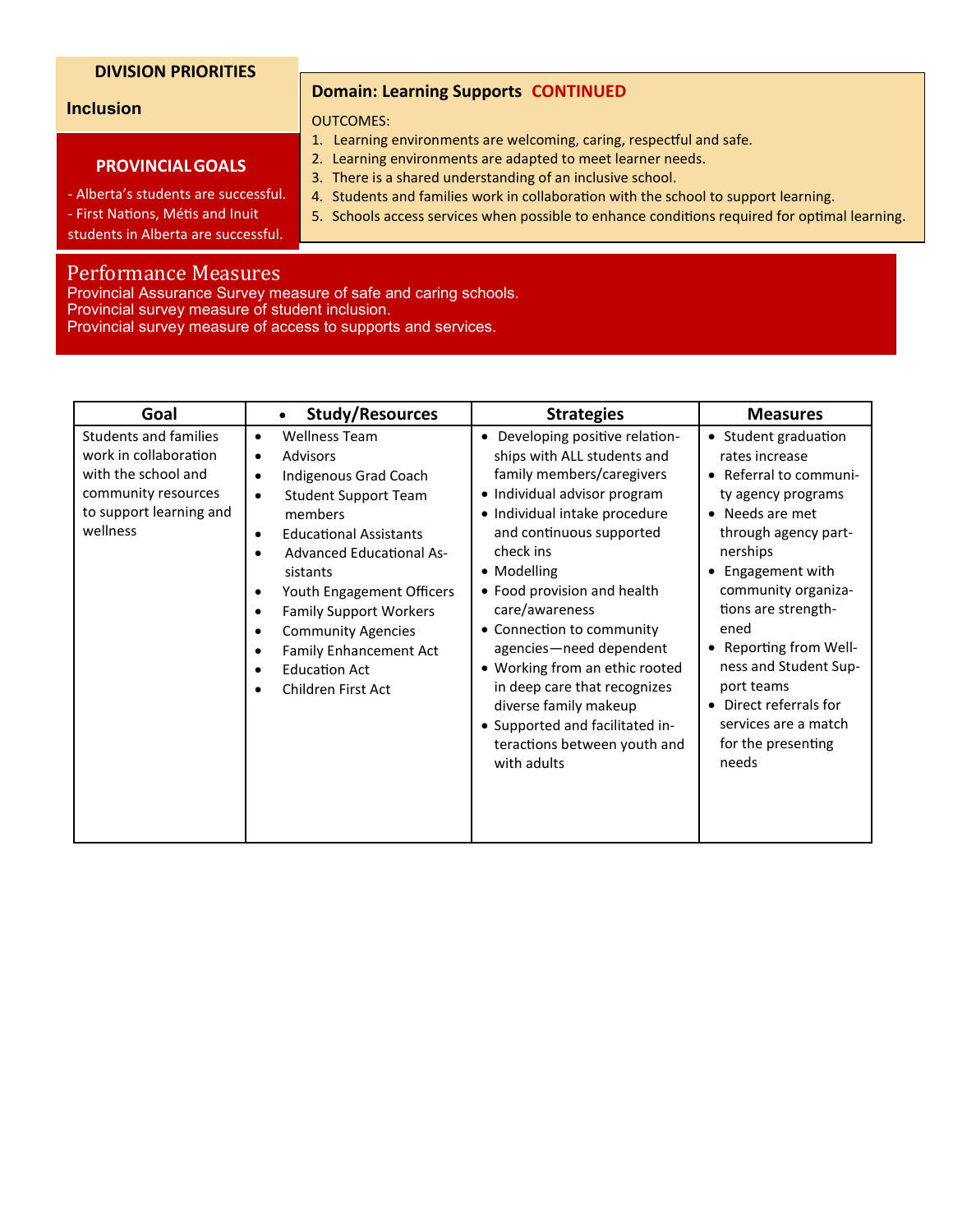## **Achievement Innovation**

#### **PROVINCIALGOALS**

- Alberta has excellent teachers and school leaders

# Performance Measures

Provincial Assurance Survey measure of educational quality

| Goal                                                                                                                                                    | <b>Study/Resources</b>                                                                                                                                                                                                                                                                                                      | <b>Strategies</b>                                                                                                                                                                                                                                                                                                                                                                                                                                                                                                                                                                                                                                                                                       | <b>Measures</b>                                                                                                                                                                                                                                                                                                                                                                                                                  |
|---------------------------------------------------------------------------------------------------------------------------------------------------------|-----------------------------------------------------------------------------------------------------------------------------------------------------------------------------------------------------------------------------------------------------------------------------------------------------------------------------|---------------------------------------------------------------------------------------------------------------------------------------------------------------------------------------------------------------------------------------------------------------------------------------------------------------------------------------------------------------------------------------------------------------------------------------------------------------------------------------------------------------------------------------------------------------------------------------------------------------------------------------------------------------------------------------------------------|----------------------------------------------------------------------------------------------------------------------------------------------------------------------------------------------------------------------------------------------------------------------------------------------------------------------------------------------------------------------------------------------------------------------------------|
| Staff respond with skill and com-<br>petence to the unique learning<br>needs, interests, and cultural,<br>social and economic circum-<br>stances of all | • Call to Action: Truth and Rec-<br>onciliation<br>Measuring What Matters: a<br>new way of thinking about<br>skills<br>Perceptions and Pressures:<br>Legitimacy in Outreach<br><b>Schools</b><br>• Teaching to Diversity (UDL)<br>• Start Here, Start Now<br>• Thinking Classrooms                                          | • These practices are embedded<br>in all professional learning for<br>ALL staff<br>• Trauma Informed Prac-<br>tice<br>• Mental Health 101<br>• Locally designed cultural<br>learning for staff<br>• Creation of Young Dad's Pro-<br>gram<br>• Exploration of the "WHY of<br>Alternative Schooling"<br>• Nature Quest course<br>• ARAO commitment and ac-<br>tions<br>• Creation of Driving Experience<br>Program                                                                                                                                                                                                                                                                                        | • Sense of personal identity<br>• Student interactions in<br>classroom discussions,<br>hallways and outside of<br>the school will improve<br>• Students will report that<br>they feel safe and support-<br>ed at school<br>• Our School Survey<br>Staff are well versed in<br>referrals for responding to<br>social, environmental and<br>economic supports<br>Diverse course offering<br># of hours of driving<br># of licences |
| Staff improve their professional<br>practice through collaborative<br>engagement                                                                        | • VPHS and LASP Staff<br>Winston Churchill Admin<br>Team<br>HR team for Inquiry Process<br>$\bullet$<br><b>Collaborative Communities</b><br>$\bullet$<br><b>Thinking Classrooms</b><br>$\bullet$<br>Staff exploration of the<br>"HOW" of Alternative Learn-<br>ing<br>Purposeful reflection on Alter-<br>native Instruction | • Full staff engagement in the<br><b>Inquiry Process</b><br>• Collaboration with other high<br>school teams to work through<br>the Inquiry Process<br>• Collaboration to explore the<br>efficacy of alternative school<br>program design<br>• Staff-wide collaboration on<br>"What makes an alternative<br>school effective?" extension<br>• Staff collaboration to create<br>new alternative courses<br>(archery, canoe camping, vol-<br>unteerism, fitness and nutri-<br>tion)<br>• Staff collaboration on creation<br>of programming uniquely de-<br>signed to meet the needs of<br>individual youth<br>· Purposeful design of instruc-<br>tional programming to include<br>core and option programs | Participation in collaborative<br>$\bullet$<br>PL<br>Staff engagement in the in-<br>$\bullet$<br>quiry process<br>• Staff reporting around their<br>own ability to meet the needs<br>of students<br>New courses are successfully<br>$\bullet$<br>launched and nurtured<br>Staff efficacy in supporting<br>diverse learners<br>Staff engagement in their<br>own professional practice                                             |

# **Domain: Teaching and Leading**

OUTCOMES:

- Staff respond with skill and competence to the unique learning needs, interests, and cultural, social and economic circumstances of all.
- Staff improve their professional practice through collaborative engagement
- Professional learning programs prepare staff to meet the standards for professional practice
- Teachers and leaders use a range of data arising from their practice to inform continuous learning.